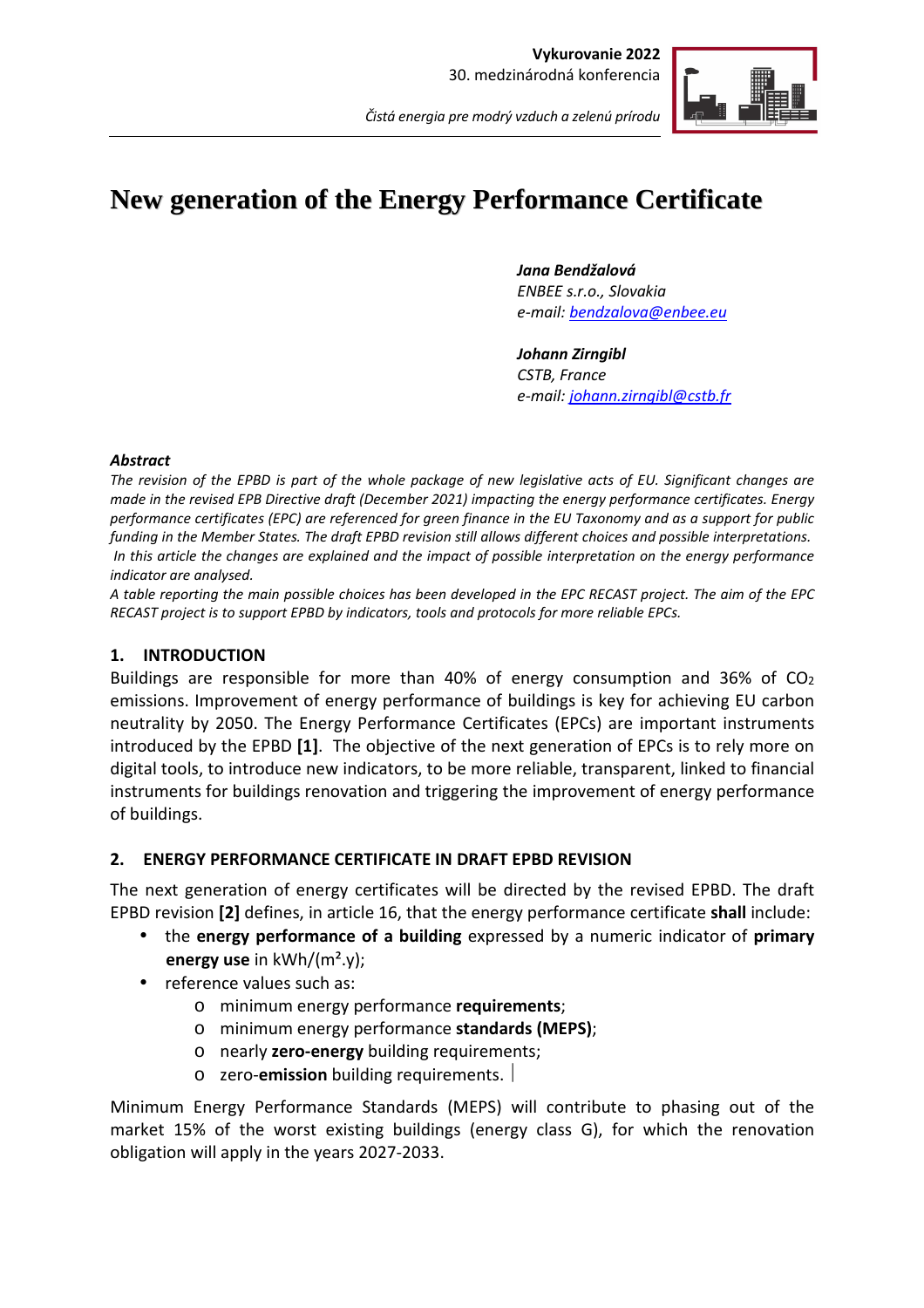In addition, by **31 December 2025** the EPC shall comply with **the template for energy performance certificate** proposed in **Annex V**.

On its **front page**, the EPC shall display at least the following elements:

- the energy performance class;
- the **calculated annual primary energy use** in kWh/(m² year) and in kWh or MWh;
- the **calculated annual final energy use** in kWh/(m² year) and in kWh or MWh;
- renewable energy production in kWh or MWh
- **renewable energy in % of energy use**;
- operational **greenhouse gas emissions** in kg CO<sub>2</sub>/(m<sup>2</sup> year);
- the greenhouse gas emission class (if applicable).

The energy performance class of the building shall be based on a **closed scale using only letters from A to G.** The **letter A shall correspond to zero-emission buildings** and **the letter G shall correspond to the 15% worst-performing buildings in the national building stock.** The remaining classes (B to F) shall have an **even bandwidth distribution** of energy performance indicators among the energy performance classes.

The proposed changes show that there is a positive attempt of the EU legislation to increase the legal power of EPCs and to improve their quality, reliability and comparability. The draft EPBD revision:

- includes **more indicators**, especially new quantified indicators related to minimum energy performance standards (MEPs) and **zero-emission building**,
- is **more precise and push towards a harmonised scale** (A-G, even bandwidth distribution) and defines classes A and G.

## The draft EPBD revision is a **game changer**.

For the **first time, quantified** thresholds are proposed to reach a comparable ambition level of requirements and energy classes between EU MSs.

As mentioned, the **strengthening of the requirements** is needed because buildings will be included in the EU **emission trading system (EU ETS). Dedicated EU funding** will be provided to Member States to finance investments in energy efficiency. Therefore, it is important that the energy performance assessment is "**reliable**" and not only **linked to administrative compliance** as it was before.

Among the financial instruments supporting the energy transition in the building sector is the EU taxonomy. The **EU taxonomy** is a framework for sustainable investment. Technical screening criteria in delegated regulation [3] are defining what is a sustainable investment and activity. The technical screening criteria in Chapter 7 "Construction and Real Estate" refer several times to primary energy demand in the EPC. For **new buildings,** the **primary energy demand should be at least 10% lower** than the requirement for a national near zero energy building (NZEB).

For building renovation, **30 % improvement** in primary energy compared to the actual state is required for **sustainable investment.** The reductions in net primary energy demand through renewable energy sources are not considered.

## **3. KEY PERFORMANCE INDICATORS IN ENERGY PERFORMANCE CERTIFICATE**

The EPC RECAST project **[5]** deals with the key energy performance indicators (KPIs) in the residential sector. It is the follow up project of ALDREN **[6]**, dealing with similar topics in the non-residential sector. The KPIs, in line with CEN standards and EPBD, should support the EU harmonisation and provide understandable information to owners, tenants, public authorities and financial institutions.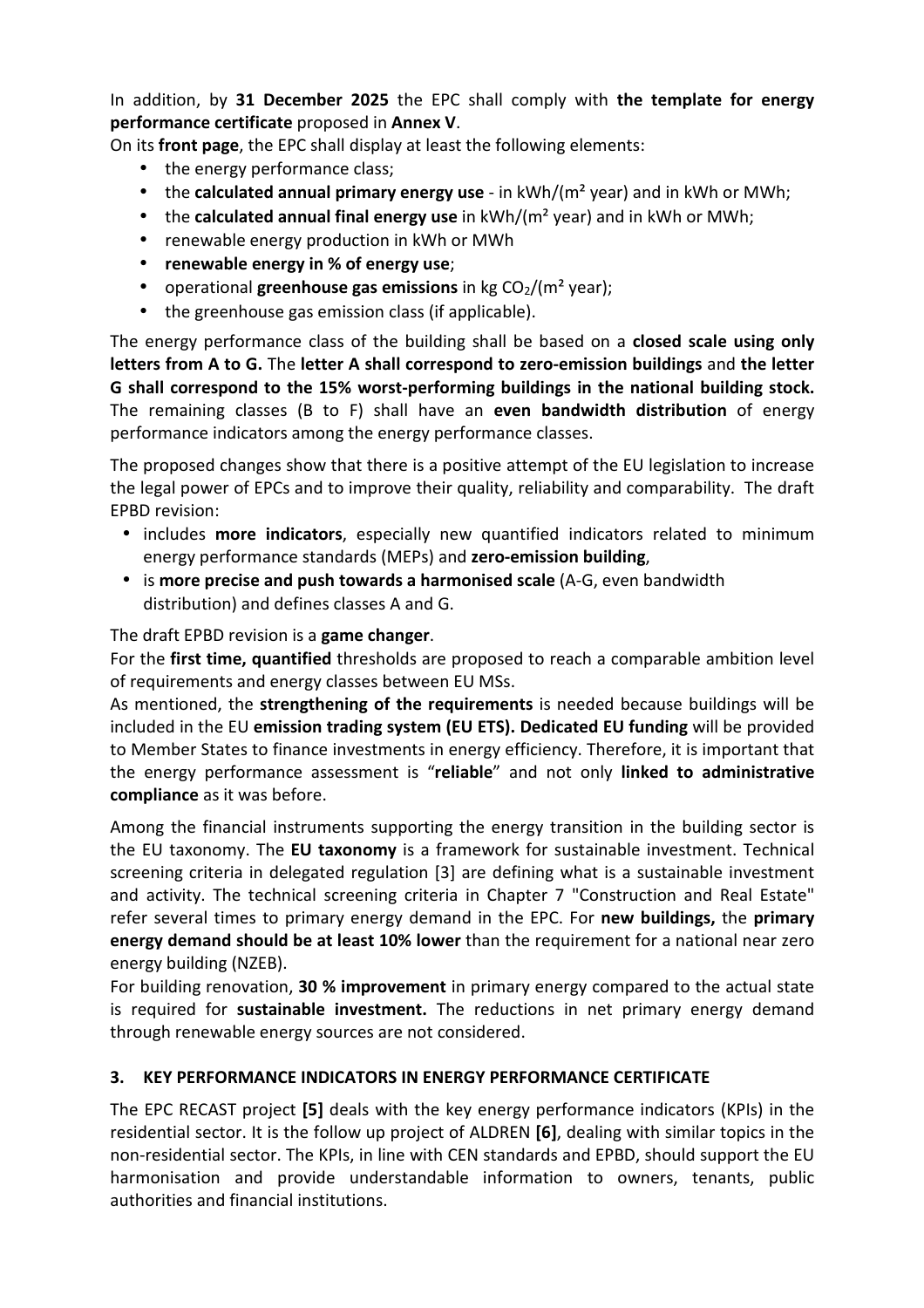The revised EPBD will have to be implemented into Slovak regulation. Slovak calculation methodology refers to CEN standards.

But the CEN standards, and also the draft EPBD revision, still allows several options or interpretations. Therefore, several questions remain in draft proposal for EPBD revision [2] for an unambiguous EU approach:

- **primary energy use:** It is not defined if it is in **total** or **non-renewable** primary energy. The zero-emission building definition corresponding to class A is expressed in "**total**" primary energy. In the Slovak regulation the indicator is expressed in non-renewable primary energy. It is also important **to specify if on-site renewable (e.g. self-used PV) is included or not in the total primary energy use** because in some national methods it is withdrawn from the consumption and not in others;
- **final** energy use: in the CEN standards "energy use", is defined as an energy input into the technical building system. Again, it should be specified, if on-site renewable is included or not, because in some national methods it is withdrawn from the use (delivered energy). In some national methods (e.g. Slovakia) the on-site generation losses are not taken into account (use = energy output from generation system);
- **renewable energy production:** It should be specified if the energy taken from the environment (for example by the heat pump) is included or not. In the CEN standards it is, in some national methods it is not. In Slovakia the energy taken from the environment by a heat pump is not considered in the delivered energy. In the Slovak Regulation **[4]** the performance of the heat pumps is defined by an efficiency (transformation coefficient) similar to gas boiler or other generators.
- **renewable energy** in **% of energy use:** This indicator is related to the **ratio of renewables**. It is understood that the ratio is expressed in **delivered** energy. In the CEN standards the ratio is expressed in primary energy considering also the **exported**  energy and potentially including renewable from nearby and distant. Therefore, also the perimeter, where the counted renewables are coming from (on-site, nearby or distant), must be clearly indicated.

To provide more transparency for the comparability between the national EPCs and for better understanding of indicators, the EPC RECAST project proposes to collect and report information as shown in Figure 1.

| Information for understanding and basic comparability at EU level   |                                                     |          |     |                                                                                 |      | EPCL |
|---------------------------------------------------------------------|-----------------------------------------------------|----------|-----|---------------------------------------------------------------------------------|------|------|
| Country:                                                            |                                                     | Slovakia |     |                                                                                 |      |      |
| Aspect/Indicator                                                    | <b>Choices</b>                                      |          |     |                                                                                 |      |      |
| <b>Primary energy</b>                                               | Non-renewable primary energy                        |          |     | Other:                                                                          |      |      |
| <b>Primary energy factors</b>                                       | Primary energy factors                              |          |     | CO <sub>2</sub> emissions coefficient kg/kWh                                    |      |      |
| and CO <sub>2</sub> emissions                                       | electricity                                         | gas      | oil | electricity                                                                     | gas  | oil  |
| coefficients                                                        | 2.2                                                 | 1.1      | 1.1 | 0.167                                                                           | 0.22 | 0.29 |
| Services excluded                                                   | Cooling, ventilation, built-in lighting             |          |     |                                                                                 |      |      |
| <b>Final energy use</b>                                             | Including on-site produced renewable energy         |          |     | On-site generation losses are excluded (use = energy<br>output from generator)  |      |      |
| <b>Renewable energy</b><br>perimeter for ratio of<br>renewable in % | Only on-site produced renewable is included         |          |     | Energy from the environment (e.g. by heat pumps) is not<br>counted as renewable |      |      |
| <b>Time step</b>                                                    | Monthly for energy calculation                      |          |     | Annual for balance of self-used produced PV electricity                         |      |      |
| <b>NZEB</b> is in energy class                                      | Better class than A (e.g. A1, A0, A+)               |          |     |                                                                                 |      |      |
| Reference floor area for<br>$kWh/(m^2.a)$                           | Gross floor area, external dimenssions              |          |     |                                                                                 |      |      |
| <b>Climate for calculated</b><br>energy                             | Standard national climate                           |          |     |                                                                                 |      |      |
| <b>Type of use for</b><br>calculated energy                         | Standard/typical use patterns for building category |          |     |                                                                                 |      |      |

*Figure 1: Information in the EPC on the main choices for energy performance indicator for basic comparability (EPC RECAST D1.10 draft)*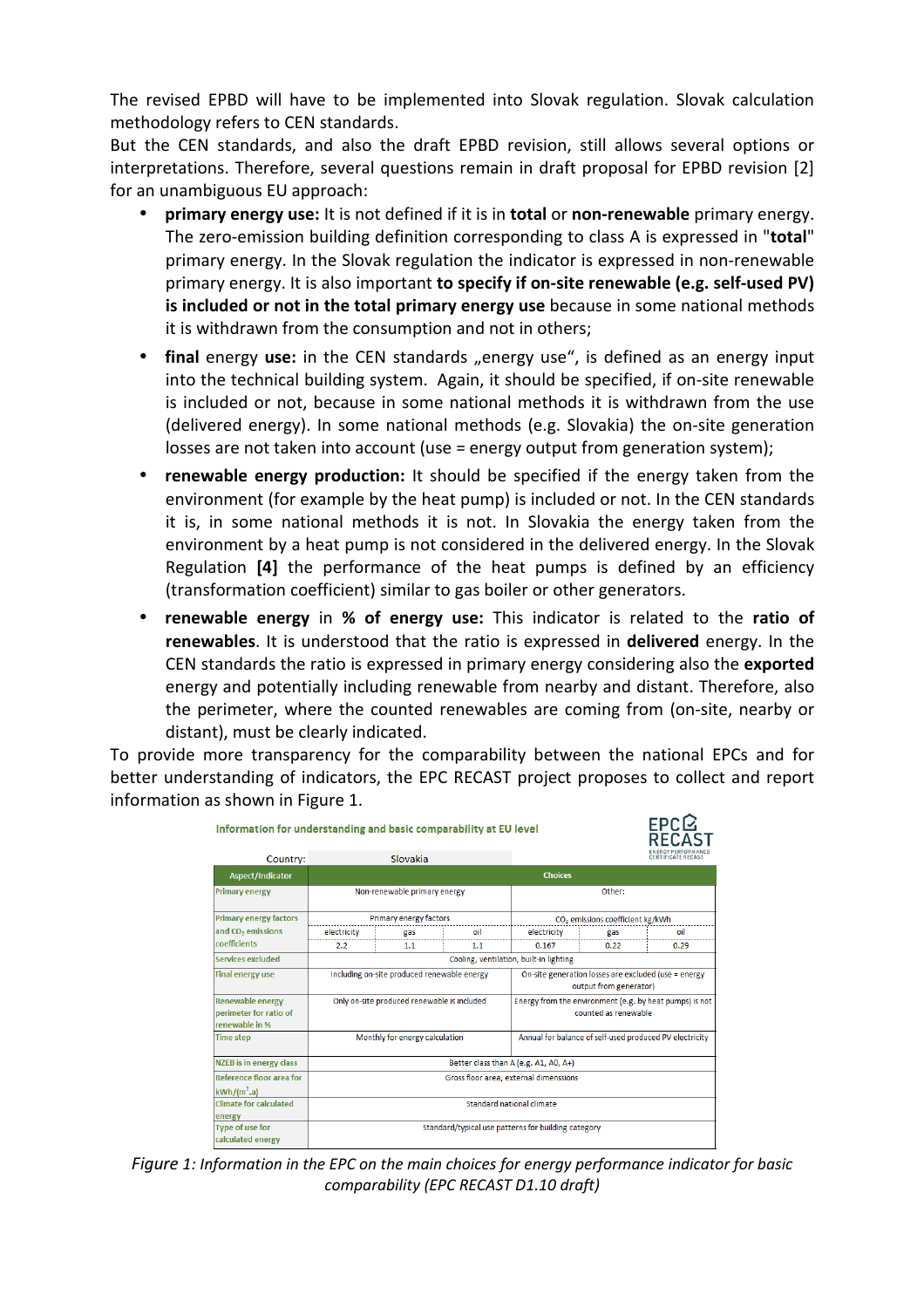## **4. IMPACT OF THE SELECTION OF INDICATORS AND BOUNDARY CONDITIONS ON ENERGY PERFORMANCE INDICATOR**

As shown in the previous chapter the numeric indicators may differ **depending on the choices and assumptions in calculation**. The example presented in **Fig.2** shows different possible results for the same building in Slovakia. It is a well-insulated renovated family house, equipped with heat pump and PV panels. The numeric energy performance indicator is expressed in primary energy depending on possible national choices:

- for different types of primary energy (total, non-renewable)
- counting produced photovoltaic electricity (PV) only self-used in building or also exported into grid.

The PV panels covers 30 m<sup>2</sup> (33%) of the roof. The PV production is 17 kWh/(m<sup>2</sup>.y). 70% of **the PV production is** assumed to be **self-used in building when the building is equipped by**  a **heat pump**. Moreover, in Slovakia, as the next option, the renewable energy is subtracted from delivered energy [4].



*Figure 2: Different results, for the same building, where the numeric indicator is expressed in different primary energy (total and non-renewable) and with different possible choices for PV* 

**Figure 2** and **Figure 3** underlines that if the "**total** primary energy" is **calculated according to physical definitions and CEN standards** (including the ambient heat recovered by the heat pump), the heat pumps will have very high total primary energy use. The valorisation of onsite renewables will be less and the **best solution will be different** from the best solution when the performance is expressed in non-renewable primary energy:

- expressed in **total primary energy**, the best solution, **without export,** will be a **well insulated building with a condensing gas boiler (Fig. 3a).** Using CEN standards for calculation, no solution will reach the maximum threshold of 65 kWh/( $m^2.a$ ) requested for class A in the draft EPBD revision [2],
- **expressed in non-renewable primary** energy, the best solution will be the **heat pump with PV self-used (Fig. 3b)**. This solution will reach the Slovak energy class A0 (<54 kWh/(m².a) expressed in non-renewable primary energy [4]. A well insulated building equipped with heat pump but without PV or a new condensing boiler without PV will reach the Slovak energy class A1 (55 -108 kWh/( $m^2$ , y)) [4].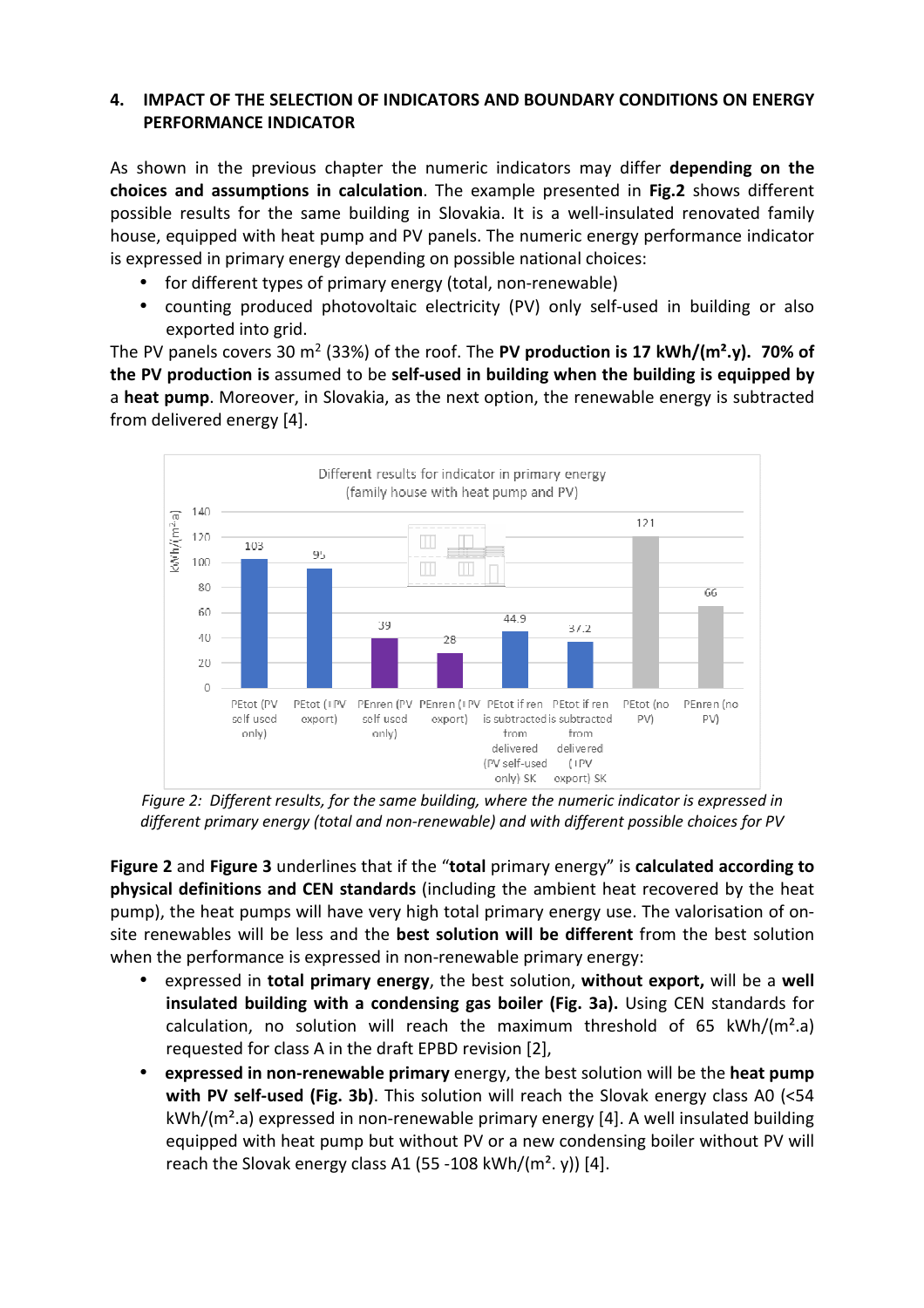

*Figure 3 Example of EP indicator for different alternatives of family house renovation a) in total primary energy b) in non-renewable primary energy* 

**Figure 4** shows that it is easier to achieve higher energy savings in % when the energy performance indicator is expresses in non-renewable primary energy than in total primary energy, because the solutions with more renewable energy produced on-site can be better valorised.

If the performance indicator is expressed in non-renewable primary energy, a well-insulated building equipped with heat pump would reach the 30% savings (required for green financing by the EU Taxonomy) only by PV panels installation (Fig. 4b).

If the performance indicator is expressed in total primary energy, the 30 % level will not be reached (15%, 21% Fig. 4b).

The relative difference is higher for high performing buildings (e.g. 40% savings for nonrenewable compared to 15 % for total, Fig. 4b).

Member States EPC's, using non-renewable primary energy, should not be used to justify the 30 % savings requested for green financing in the taxonomy, because renewable energy is taken into account.

The original building is from 1984-1992 with porous concrete walls, changed windows in quality of 2000-2012 and with gas boiler (energy class D for primary energy [4]).



a) % to initial state (old building class D) b) % to renovated building without PV *Figure 4. Energy savings in % for indicator in total and non-renewable primary energy*